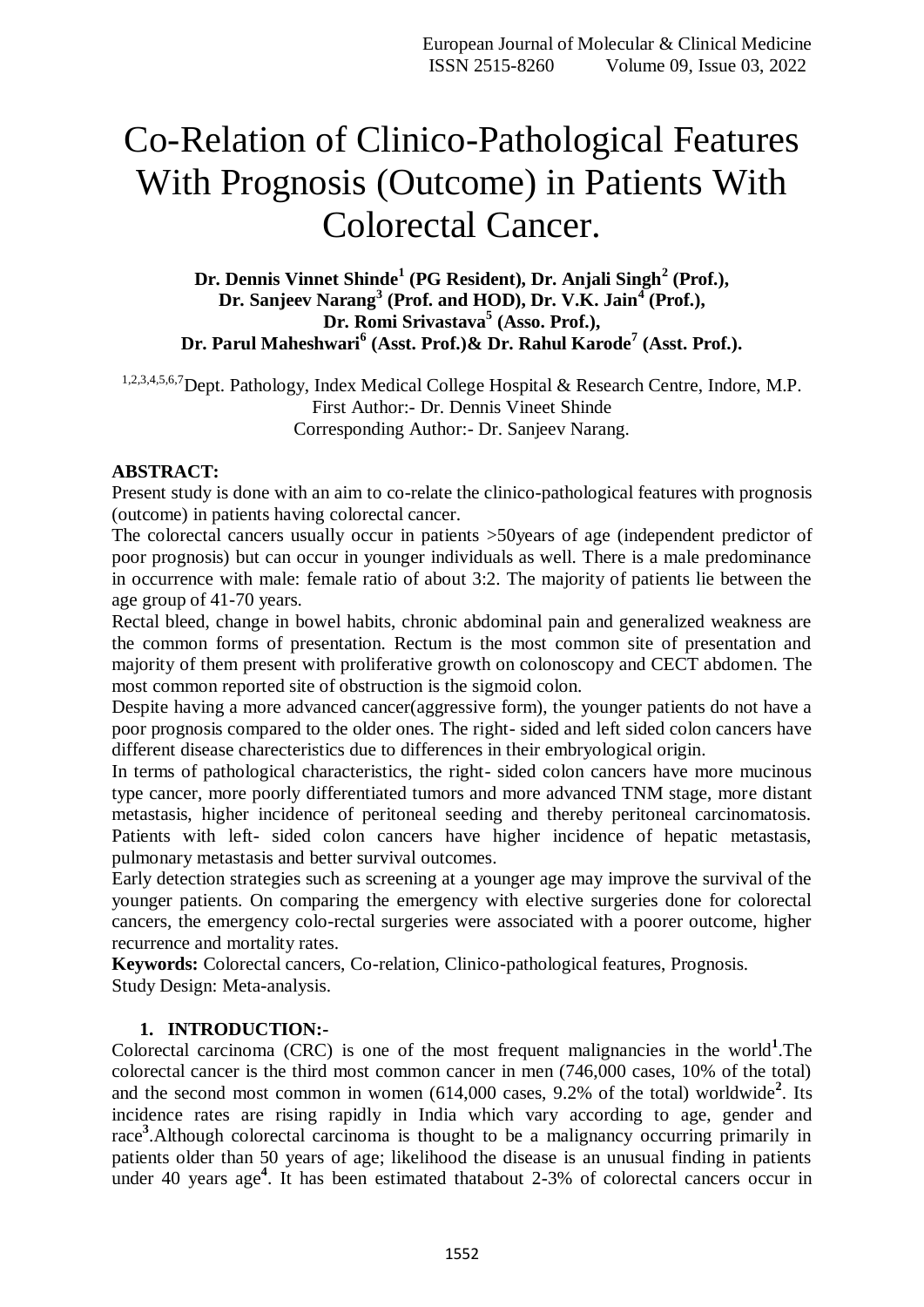patients less than 40years of age**<sup>5</sup>** . However, current studies have suggested an increased incidence of colorectal cancers in younger age group in India as well as worldwide<sup>6,7</sup>.Colorectal cancer is a malignant neoplasm arising from the lining of the mucosa of colon and rectum. It develops by a multistep process that is influenced by hereditary or genetic and environmental or acquired factors or inflammatory conditions of digestive tract. An individual with a history of either adenomatous polyps or inflammatory bowel disease has an increased risk of developing colorectal cancer compared to an individual with no history of either**8,9** .The treatment, prognosis and survival rate depends on the stage of disease at diagnosis. Screening can prevent cancer from occurring as it can detect adenomatous polyps( pre- neoplastic lesions) that can be successfully removed<sup>10</sup>. According to Moertel's definition in terms of chronicity the colorectal cancers can be single cancer, synchronous cancer ( more than one primary colorectal cancer detected in a single patient simultaneously or within 6months of initial diagnosis), metachronous cancer ( primary colorectal tumor developing after 6 months of previous colorectal surgery for colorectal carcinoma)**<sup>11</sup>** . Some studies have demonstrated that young CRC patients presented poor pathological features and advanced stage compared with older patients<sup>12</sup>. O' Connell et al<sup>5</sup> reported that young CRC patients with early stage had better overall 5- year survival rates than older patients. Around 15-30% of CRC's present as a surgical emergency, with the most common cause being obstruction (78%), perforation  $(10\%)$ , or bleeding  $(4\%)$ <sup>13,14</sup>. Rectal cancers seldom present as an emergency (5.9%), while this is much more likely with colon cancers  $(21.7\%)^{14}$ . The left colon and the sigmoid colon are the most common sites of tumor obstruction , but the risk of obstruction is highest at splenic flexure**15,16**.The sigmoid and caecum are the most common sites for perforation<sup>17</sup>. Perforation can occur either at the site of tumor or proximal to it, and is a serious condition which apart from risk of tumor cells seeding, can cause generalized peritonitis or abscess formation<sup>18</sup>. The advanced stages and poor histologic features of CRC are more likely to be observed in youngerpatients than in the older ones, which require more aggressive treatments**19,20**.The prognosis of the younger CRC patients is an important issue due to the impact of disease and its treatment strategies on their fertility, career, life expectancy and emotional behaviour<sup>21</sup>. The current treatment options of colorectal cancer consists of surgery for early- stage disease and the combination of surgery and adjuvant therapy for advanced stage disease**<sup>22</sup>** . Colonoscopy is an invasive procedure for diseases of the lower gastrointestinal tract<sup>23</sup>. It is utilized for both diagnostic and therapeutic purposes<sup>23</sup>. Direct visualization makes it an investigation of choice for various pathologies of colon<sup>23</sup>. Polypectomy during colonoscopy has been shown to decrease the incidence of CRC and associated mortality**<sup>23</sup>**. Patients who are not good candidates for colonoscopy can be evaluated using CECT ( Contrast Enhanced computed Tomography) abdomen and CT colonography**<sup>23</sup>** .

In embryogenesis, the right colon which comprises of caecum and proximal two-thirds of transverse colon, arises from the midgut**<sup>24</sup>**. Meanwhile, the left colon, which comprises of distal one- third of transverse colon to the rectum, arises from the hindgut<sup>24</sup>. The proximal colon cancers are more genetically stable form of the disease, while distal colon cancer has greater genetic instability**<sup>24</sup>**. Right sided colon cancer tends to initially present as anaemia and weight loss, while changes in the bowel movement and hematochezia are the initial symptoms in left sided colon cancer<sup>25</sup>. Patient with right-sided colon cancer tend to be women, elderly, have more advanced tumor staging and have a mucinous type<sup>26</sup>. The prognosis of left- sided colon cancer has improved since 1980, but that of right- sided colon cancer remains poor<sup>27</sup>. The risk of distant metastasis, particularly peritoneal and nodal metastasis is higher in right- sided colon cancer than in left- sided colon cancer**<sup>28</sup>** .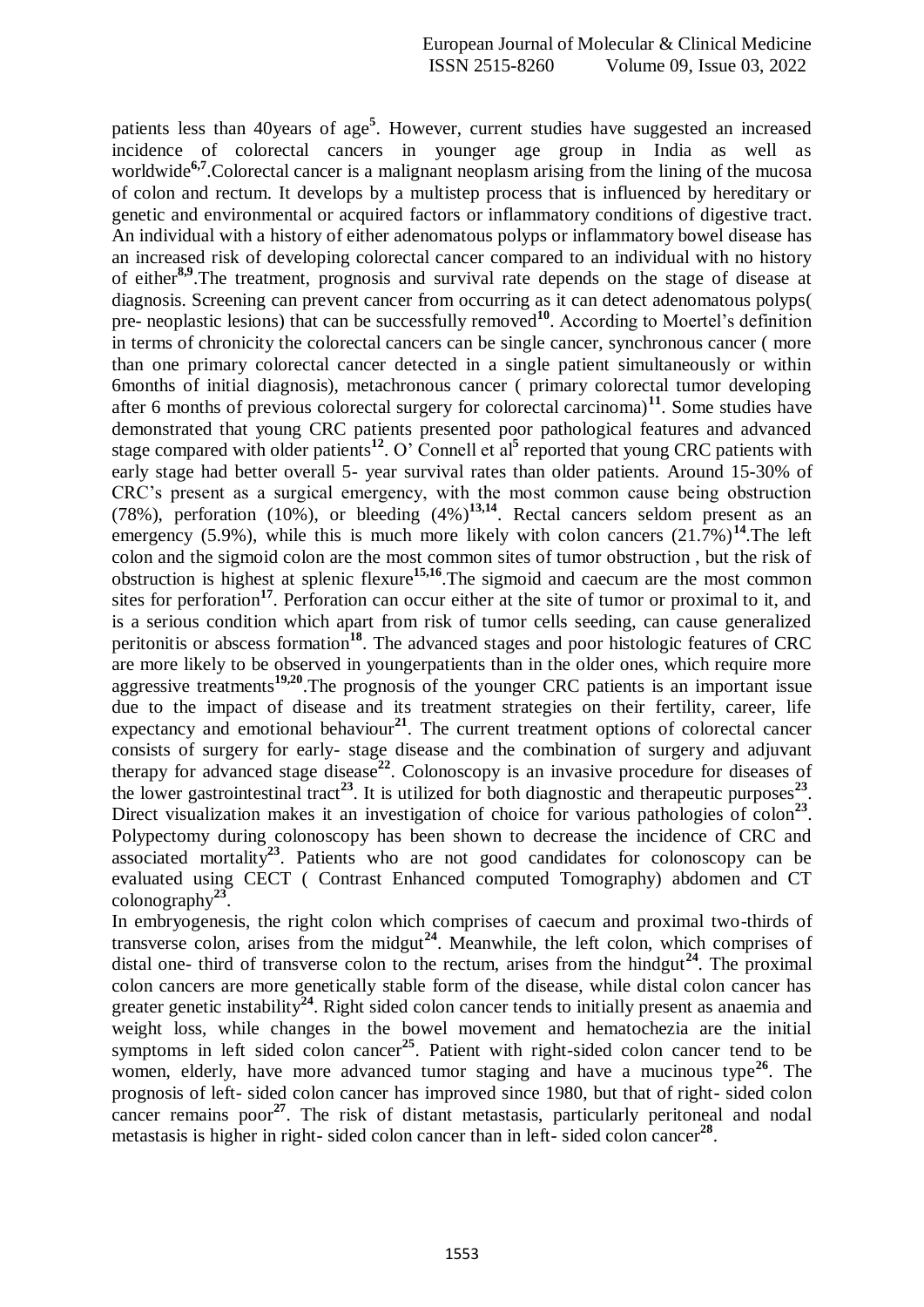### **2. MATERIAL AND METHODS:-**

Various studies conducted on patients with colorectal cancer including the clinical entities (age, gender, associated GI problems and comorbid conditions) and histopathological (histologic types) entities, tumor location, cancer numbers, size of tumor, number of lymph nodes involved along with prognosis were included in this study and their interpretations were studied and analyzed.

#### **3. RESULTS:-**

A total of 7 different studies were included and the clinical features along with histologic types of colorectal cancer were correlated along with the prognosis, location, age, differentiation, treatment modality, post surgical complications and hospital stay. These studies and their interpretations are as follows:-

| <b>S.NO.</b> | <b>DONE</b><br><b>STUDY</b>                                                                                                 | <b>RESULTS</b>                                                                                                                                                                                                                                                                                                             |                                                                                                                                                                                                                                                                                                                                                                                                                                                                     |
|--------------|-----------------------------------------------------------------------------------------------------------------------------|----------------------------------------------------------------------------------------------------------------------------------------------------------------------------------------------------------------------------------------------------------------------------------------------------------------------------|---------------------------------------------------------------------------------------------------------------------------------------------------------------------------------------------------------------------------------------------------------------------------------------------------------------------------------------------------------------------------------------------------------------------------------------------------------------------|
|              | <b>BY/DURATION/</b>                                                                                                         |                                                                                                                                                                                                                                                                                                                            | <b>INTERPRETATION</b>                                                                                                                                                                                                                                                                                                                                                                                                                                               |
|              | PLACE/<br><b>SAMPLE</b><br>SIZE/                                                                                            |                                                                                                                                                                                                                                                                                                                            |                                                                                                                                                                                                                                                                                                                                                                                                                                                                     |
|              | <b>TYPE OF STUDY</b>                                                                                                        |                                                                                                                                                                                                                                                                                                                            |                                                                                                                                                                                                                                                                                                                                                                                                                                                                     |
| 1.           | Tapas Patra et al.(Jan.2012-<br>July2016), Kolkata, India <sup>29</sup> . On<br>420<br>patients.<br>Retrospective<br>study. | of<br>the<br>46.2%<br>total<br>cancer lesions occurred<br>Mucinous<br>in rectum.<br>adenocarcinoma<br>cases<br>were 23.6% and mostly<br>in younger age group<br>$(65.7\%)$ . Patients<br>of<br>synchronous<br>liver<br>metastasis had 18.8%<br>and with DM type2 had<br>16.7%<br>chances<br>of<br>developing<br>colorectal | Rectum is the<br>most<br>for<br>site<br>common<br>occurance of colorectal<br>Mucinous<br>cancer.<br>adenocarcinoma<br>most<br>commonly occurred in<br>younger patients. The<br>highest frequency of<br>developing colorectal<br>cancer was in patients<br>with synchronous liver<br>metastasis followed by                                                                                                                                                          |
|              |                                                                                                                             | cancer.                                                                                                                                                                                                                                                                                                                    | Type2<br>diabetes<br>patients.                                                                                                                                                                                                                                                                                                                                                                                                                                      |
| 2.           | Rui Wang et al. (1988-2011),<br>$USA^{30}$ . On 279,623 patients.<br>Cohort study.                                          | divided<br>Patients were<br>into 3 groups of 20-<br>40years, 41-50years and<br>more than 50 years.<br>Theolder age group had<br>a hazard ratio of 1.545.<br>The tumors located on<br>the right colon were<br>29.8% in 20-40 years<br>age group and 28.2% in<br>41-50 years age group.                                      | The older age was an<br>independent predictor<br>of<br>poor<br>prognosis.Tumors<br>located in the right<br>colon were seen less<br>frequently in young<br>patients. Young CRC<br>patients had<br>more<br>tumors<br>located<br>in<br>rectum, fewer<br>cases<br>with multiple tumors,<br>later<br>stage, more<br>carcinoma<br>mucinous<br>and signet- ring cell<br>carcinoma,<br>more<br>poorly<br>differentiated<br>tumors<br>and<br>more<br>nodes<br>(>12)<br>lymph |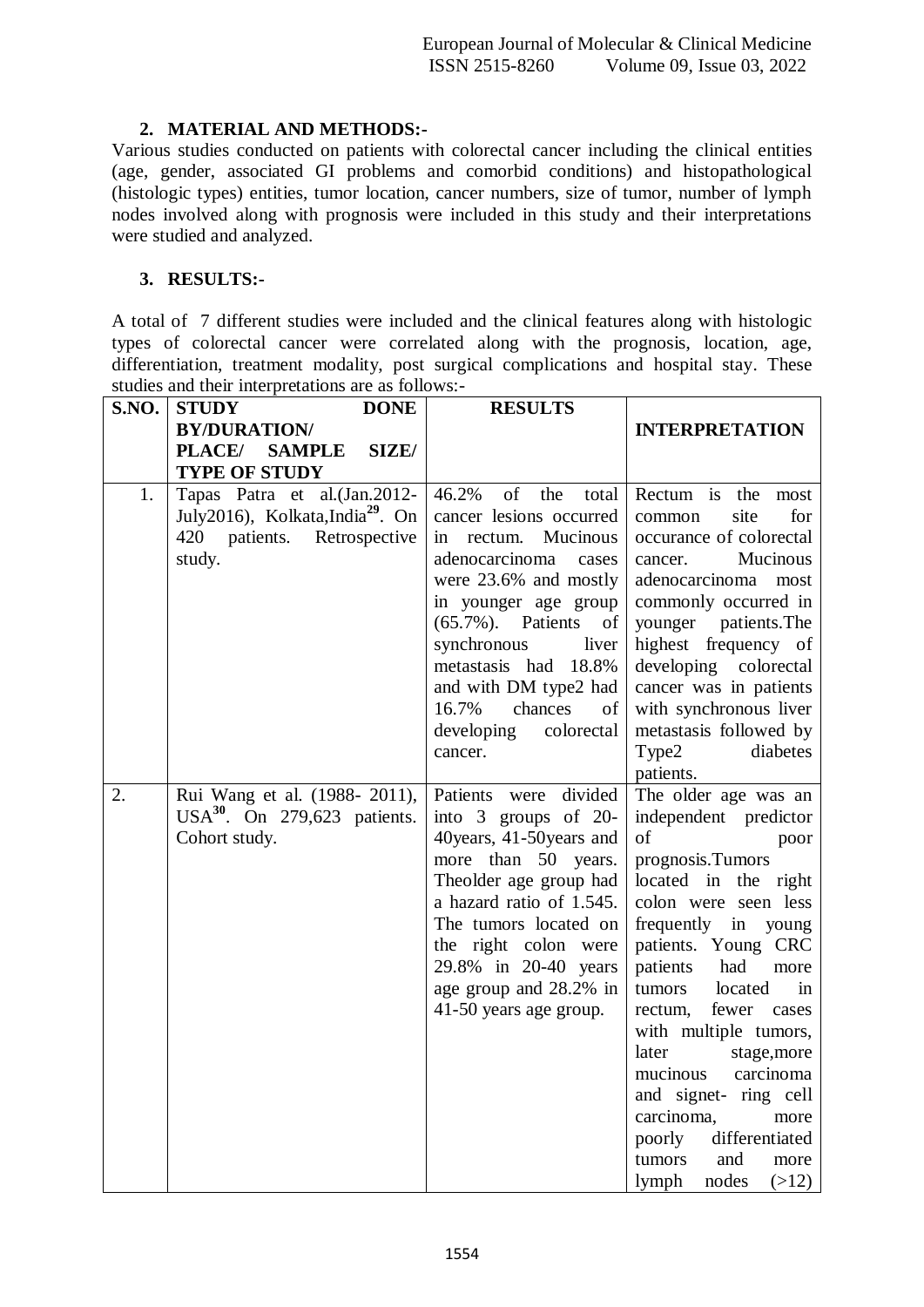|    |                                           |                              | examined,<br>they<br>had       |
|----|-------------------------------------------|------------------------------|--------------------------------|
|    |                                           |                              | later stage presentation,      |
|    |                                           |                              | aggressive<br>more             |
|    |                                           |                              | pathological<br>features       |
|    |                                           |                              | but better prognosis.          |
| 3. | Sam Ghazi et al. (2004-2006);             | Patients having CRC's        | Colorectal<br>cancers          |
|    | Stockholm, Sweden <sup>31</sup> . On 976  | andundergoing                | undergoing emergency           |
|    | patients<br>hospitals).<br>(8)            | emergency surgery had        | surgery generally show         |
|    | Univariate/<br>Multivariate               | multiple tumors, high        | more<br>aggressive<br>a        |
|    | analysis.                                 | of<br>number<br>tumor        | histopathologic profile        |
|    |                                           | infiltrating lymphocytes,    | and a more advanced            |
|    |                                           | signet<br>cell<br>ring       | those<br>stage<br>than         |
|    |                                           | mucinous<br>carcinoma,       | undergoing<br>elective         |
|    |                                           | desmoplastic<br>stromal      | surgery.                       |
|    |                                           | reaction,<br>vascular        |                                |
|    |                                           | invasion,<br>perineural      |                                |
|    |                                           | invasion<br>and<br>an        |                                |
|    |                                           | infiltrating<br>tumor        |                                |
|    |                                           | margin.                      |                                |
| 4. | Robabeh<br>Ghodssi-                       | Patients<br>$<$ 50 years     | Patients<br>with<br><b>CRC</b> |
|    | Ghassemabadi et al. (2008-                | (younger group) were         | were more in older age         |
|    | 2013);Tehran, Iran <sup>32</sup> . On 396 | 39.4%<br>and<br>patients     | group<br>(>50)<br>years).      |
|    | patients. Retrospective study.            | >50 years (older group)      | Rectal bleeding<br>was         |
|    |                                           | 60.6%<br>were<br>of          | prevalent<br>the<br>most       |
|    |                                           | total. Various symptoms      | symptom in both age            |
|    |                                           |                              |                                |
|    |                                           | seen in patients were        | groups followed by             |
|    |                                           | rectal bleed (47.4% in       | changein bowel habits.         |
|    |                                           | younger<br>group<br>and      | Younger patients had           |
|    |                                           | 46.7% in older group),       | poor tumor grade while         |
|    |                                           | change in bowel habits,      | the older patients had         |
|    |                                           | abdominal pain, melena,      | prevalent<br>more<br>$CO-$     |
|    |                                           | obstruction.<br>The          | morbidities.<br>Elevated       |
|    |                                           | younger patients had a       | <b>CEA</b><br>operative<br>pre |
|    |                                           | significantly poor tumor     | increased<br>levels<br>the     |
|    |                                           | grade than the older         | hazard of death.               |
|    |                                           | ones.In younger patients     |                                |
|    |                                           | incidence was 66.7%          |                                |
|    |                                           | and in older ones it was     |                                |
|    |                                           | 55%. Patients with pre       |                                |
|    |                                           | operative CEA $>5$ had a     |                                |
|    |                                           | death rate of 41%.           |                                |
| 5. | Phillipo L Chalya et al. (July            | The<br>duration<br>οf        | The median duration of         |
|    | 2006-June 2011) ; CUHAS-                  | symptoms<br>at               | symptoms<br>22<br>was          |
|    | Bugando, Tanzania <sup>33</sup> . On 332  | presentation<br>ranged       | months.<br>Left<br>sided       |
|    | patients. Retrospective study.            | from 3 weeks to 7 years.     | (distal colon)<br>tumors       |
|    |                                           | There were 60.8% left        | were more common.              |
|    |                                           | (distal)<br>sided<br>colon), | Recto-sigmoid region           |
|    |                                           | 23.5%<br>right<br>sided      | was the most frequent          |
|    |                                           | (proximal)<br>and 15.7%      | for<br>colorectal<br>site      |
|    |                                           | The<br>rectal<br>tumors.     | cancer.                        |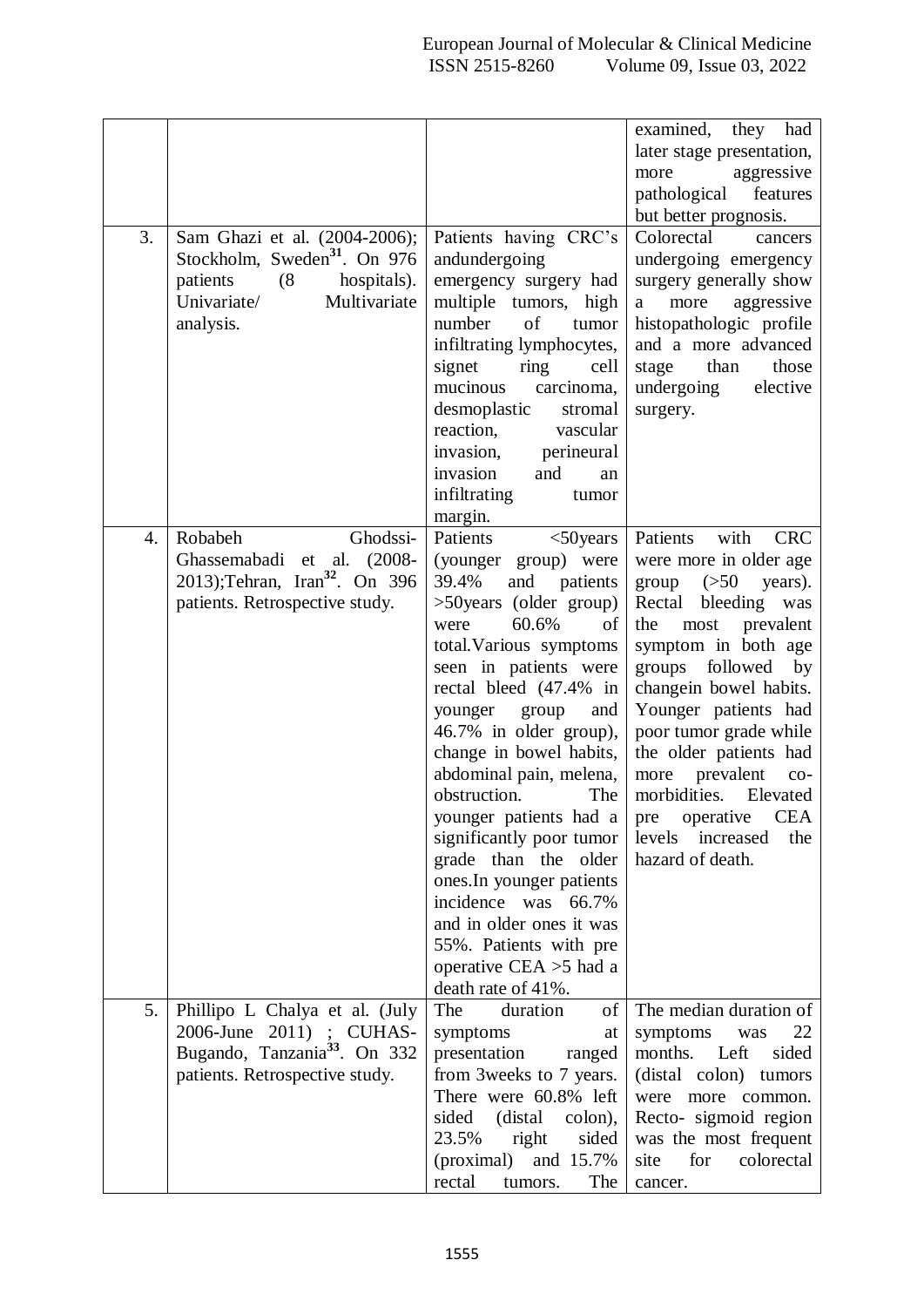|    |                               |           | colorectal<br>cancer<br>at       | Macroscopically, right      |
|----|-------------------------------|-----------|----------------------------------|-----------------------------|
|    |                               |           | sigmoid region<br>recto-         | sided<br>tumors<br>were     |
|    |                               |           | 54.8%, caecum<br>were            | fungating, nodular with     |
|    |                               |           | 12%,<br>ascending colon          | surface<br>ulcerations      |
|    |                               |           | 7.5%, descending colon           | while left sided tumors     |
|    |                               |           | $6.0\%$<br>and transverse        | were flat, infiltrating or  |
|    |                               |           | colon<br>3.9%                    | constricting.               |
|    |                               |           | Macroscopically,<br>$right \mid$ | Microscopically,            |
|    |                               |           | sided<br>tumors<br>were          | adenocarcinoma<br>was       |
|    |                               |           | fungating while<br>left          | the<br>most<br>common       |
|    |                               |           | sided<br>were flat<br>and        | histologic pattern, the     |
|    |                               |           | infiltrating. Mucinous           | majority of which were      |
|    |                               |           | signet<br>ring<br>and            | moderately                  |
|    |                               |           | carcinoma accounted for          | differentiated.             |
|    |                               |           | 4.6%<br>11.6%<br>and             | Mucinous carcinomas         |
|    |                               |           | patients.<br>Mucinous            | and<br>signet<br>ring       |
|    |                               |           | adenocarcinomas had a            | carcinomas were more        |
|    |                               |           | frequency of 9.8% in             | common in patients          |
|    |                               |           | right side colon and             | under 40 years of age       |
|    |                               |           | 1.8% in left side colon.         | along with<br>a poor        |
|    |                               |           | Left hemicolectomy was           | prognosis.<br>The           |
|    |                               |           | performed in 58.6% of            | mucinous                    |
|    |                               |           | the cases. About 16.8%           | adenocarcinomas were        |
|    |                               |           | patients<br>received             | more frequent in right      |
|    |                               |           | adjuvant therapy. Post           | side of colon. Left         |
|    |                               |           | operative complications          | sided hemicolectomy         |
|    |                               |           | were recorded in 26.2%           | was the most frequent       |
|    |                               |           | cases like surgical site         | surgical<br>intervention    |
|    |                               |           | infection<br>$(41.9\%)$ ,        | done. The surgical site     |
|    |                               |           | perianal<br>wound                | infection was the most      |
|    |                               |           | $breakdown(12.8\%),$             | common post operative       |
|    |                               |           | abdominal<br>intra-              | complication.<br>The        |
|    |                               |           | abscess/                         | duration<br>of<br>median    |
|    |                               |           | peritonitis(9.3%),               | overall<br>hospital<br>stay |
|    |                               |           | anastamotic                      | was 12 days.                |
|    |                               |           | breakdown $(5.8\%)$ , chest      |                             |
|    |                               |           | infections<br>$(5.8\%)$          |                             |
|    |                               |           | $anemia(4.7\%)$ ,                |                             |
|    |                               |           | septicemia(4.7%), renal          |                             |
|    |                               |           | failure $(2.3\%)$ and deep       |                             |
|    |                               |           | vein thrombosis $(1.2\%)$ .      |                             |
|    |                               |           | The overall hospital stay        |                             |
|    |                               |           | ranged from 4-72 days.           |                             |
| 6. | Subash Bhattarai et al. (Jan. |           | The patients presented           | Change in bowel habits      |
|    | 2018-June<br>$2020$ ;         | MCMS,     | with<br>complaints<br>of         | abdominal<br>pain<br>and    |
|    | Nepa $l^{34}$ .<br>On<br>52   | patients. | change<br>in<br>bowel            | were the most common        |
|    | Descriptive<br>cross          | sectional | habits $(92.3\%)$<br>and         | symptoms while pallor       |
|    | study.                        |           | abdominal pain(84.6%)            | was the most common         |
|    |                               |           | mostly. Various clinical         | sign. Rectal carcinoma      |
|    |                               |           | signs<br>seen<br>were            | the<br>was<br>commonest     |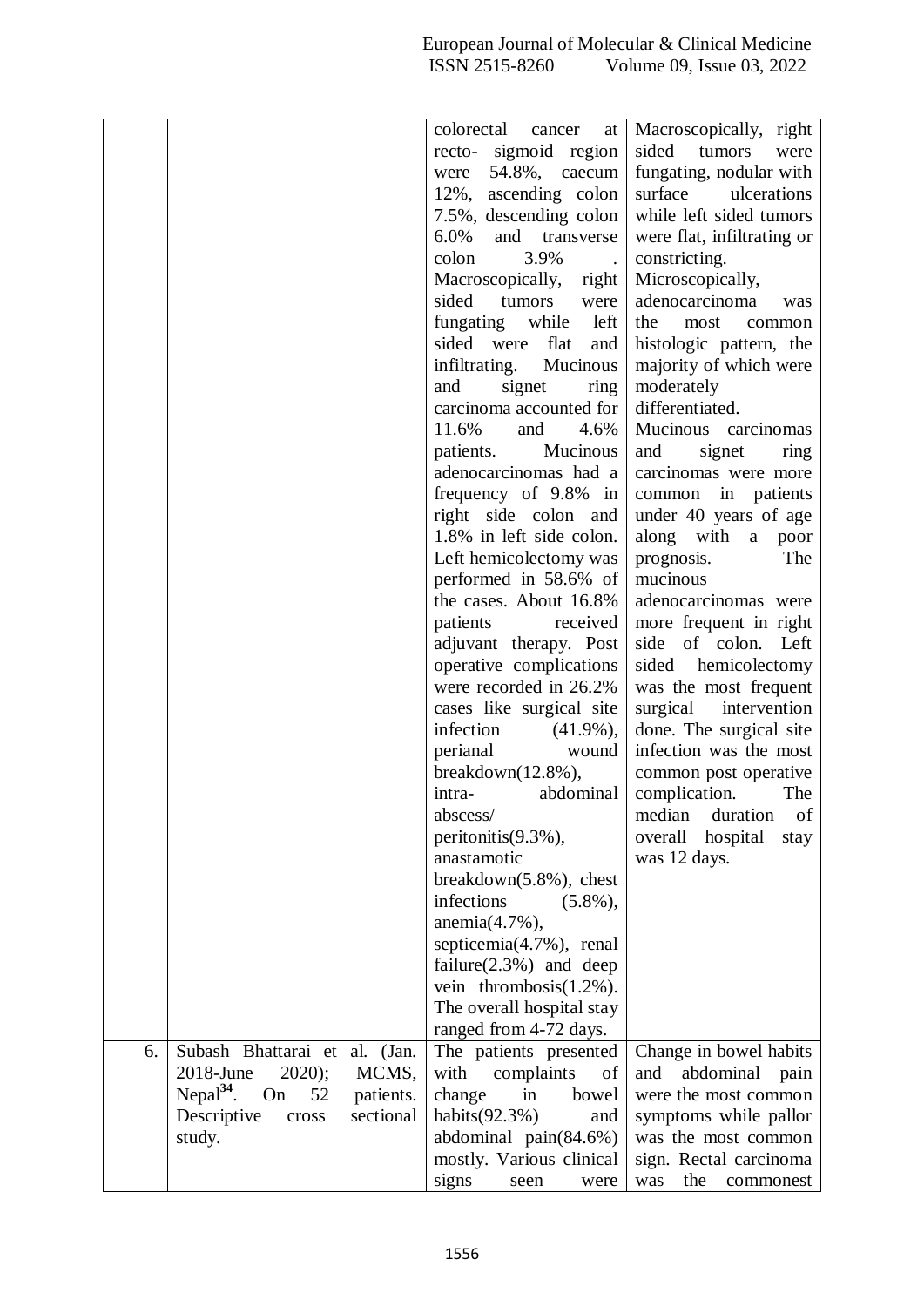|    |                                                                                                                                 | pallor(75%), abdominal<br>tenderness $(69.2\%)$ ,<br>abdominal<br>palpable<br>$mass(25%)$ .CECT<br>abdomen<br>revealed<br>findings suggestive or<br>suspicious of colorectal<br>malignancies in 75%<br>patients.<br>Rectal<br>carcinoma was seen in<br>35% cases. 65.4% of<br>colonic carcinoma were<br>left sided. $51.9\%$<br>of<br>adenocarcinomas<br>were<br>moderately<br>differentiated.                                                                                                                                                                                                                                                                                                                                                                                                                  | colorectal carcinoma.<br>Almost $2/3^{rd}$ of colonic<br>carcinomas were<br>left<br>sided.<br>Most<br>the<br>of<br>adenocarcinomas were<br>moderately<br>differentiated.                                                                                                                                                                                                                                                                                                                                                                                                                                                                                                                                                                                                                                                                                                                             |
|----|---------------------------------------------------------------------------------------------------------------------------------|-----------------------------------------------------------------------------------------------------------------------------------------------------------------------------------------------------------------------------------------------------------------------------------------------------------------------------------------------------------------------------------------------------------------------------------------------------------------------------------------------------------------------------------------------------------------------------------------------------------------------------------------------------------------------------------------------------------------------------------------------------------------------------------------------------------------|------------------------------------------------------------------------------------------------------------------------------------------------------------------------------------------------------------------------------------------------------------------------------------------------------------------------------------------------------------------------------------------------------------------------------------------------------------------------------------------------------------------------------------------------------------------------------------------------------------------------------------------------------------------------------------------------------------------------------------------------------------------------------------------------------------------------------------------------------------------------------------------------------|
| 7. | Yu Lun Hsu, Chun Chi Lin et<br>al.(2000-2010);VGH,<br>Taipei,<br>Taiwan <sup>35</sup> . On 1503 patients.<br>Comparative study. | A total of 66% patients<br>were male and 34%<br>were female. In right-<br>sided colon cancer 42%<br>were females while in<br>left-sided colon cancer<br>females.<br>31.7%<br>were<br>The left- sided colon<br>cancers had 91.2% cases<br>of adenocarcinoma type<br>while right-sided colon<br>cancers had 7.4% of<br>mucinous<br>type<br>(mucin>50%). Patients<br>with right- sided colon<br>cancer had 11.5% of<br>poorly<br>differentiated<br>tumors.<br>In<br>cases<br>οf<br>the<br>tumor recurrence,<br>risk for peritoneal tumor<br>seeding was 12.8% in<br>right-<br>sided<br>colon<br>cancer and 5.7% in left-<br>sided<br>colon<br>cancer.<br>Survival outcome<br>in<br>left-sided colon cancer<br>was better. Patients with<br>microsatellite instability<br>were known to<br>have<br>better survival. | CRC showed to have a<br>male<br>preponderance.<br>The<br>proportion<br>of<br>females was higher in<br>right-<br>sided<br>colon<br>cancer. The left- sided<br>colon<br>cancers<br>were<br>predominantly<br>adenocarcinoma while<br>the right- sided colon<br>cancers were mucinous<br>Patients<br>type.<br>with<br>right-<br>sided<br>colon<br>had<br>cancer<br>more<br>advanced TNM<br>stage<br>and<br>poorly<br>more<br>differentiated<br>tumors.<br>Mutations were<br>more<br>abundant<br>in<br>right-<br>sided colon<br>cancers<br>than in left- sided. In<br>of<br>cases<br>tumor<br>recurrence, the risk for<br>peritoneal<br>tumor<br>seeding was higher in<br>right-<br>sided<br>colon<br>cancer group. Survival<br>outcome in left- sided<br>colon cancer was better<br>than<br>right-<br>sided.<br>Patients<br>with<br>microsatellite<br>instability were known<br>to have better survival. |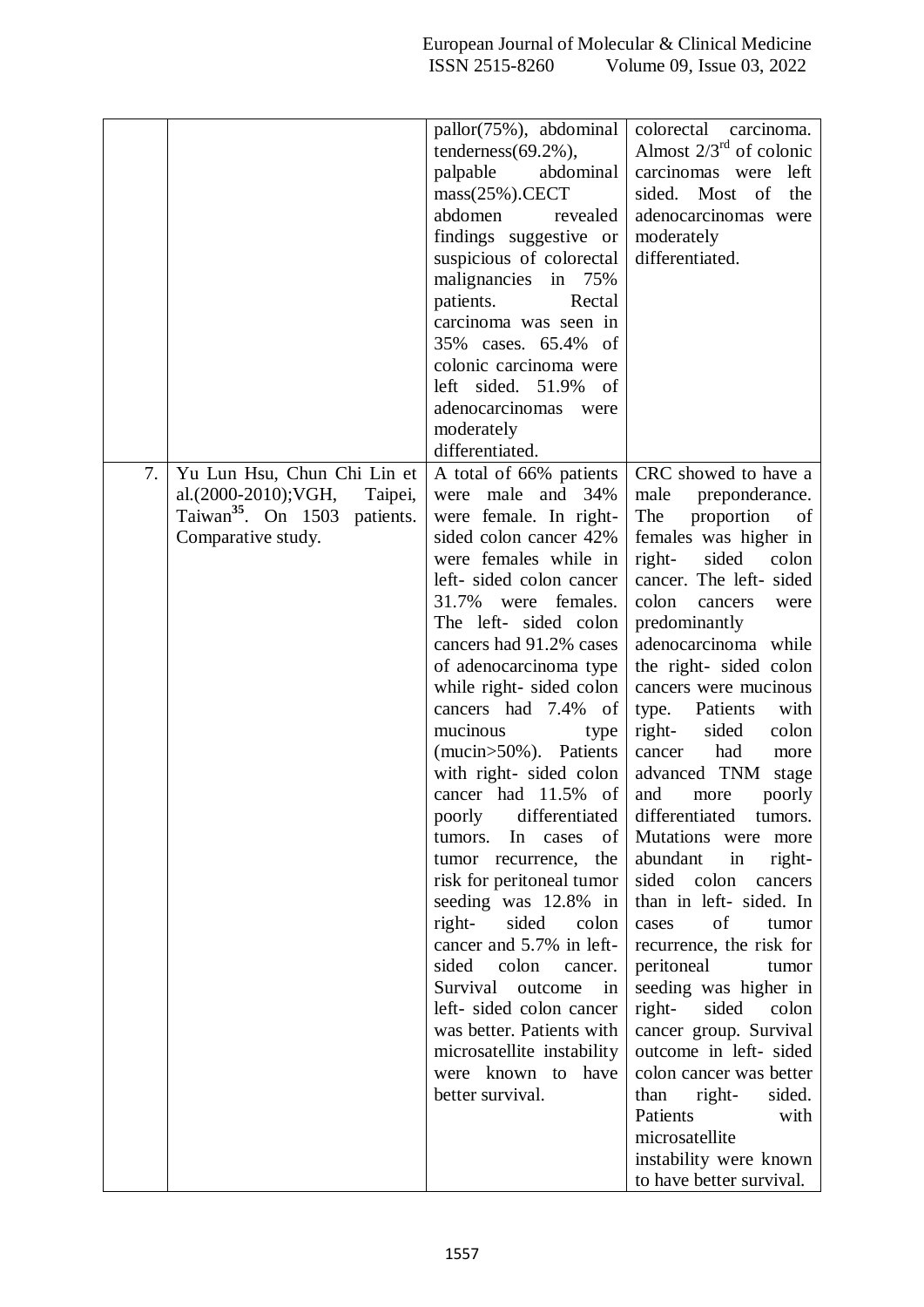#### **4. DISCUSSION:-**

The majority of patients having colorectal carcinoma (CRC) lie between the age group of 41- 70 years. However, it is not uncommon in younger age. There is a male predominance in occurance with male:female ratio of about 3:2

Tumor stage and differentiation are important negative factors that affect the patients survival, as patients with stage 4 have poor prognosis than stage 1. A poorly differentiated tumor is associated with decreased survival. The pre operative CEA is a good prognostic of survival, especially among older patients. Higher pre operative CEA levels leads to poor prognosis in older individuals, while there is no association between pre operative CEA and prognosis in young individuals. The proportion of patients with stage 4 are higher in younger age group. Poorly differentiated tumors and rectal tumors are significantly more common in younger patients compared to the older. Although, poor grade patients are more likely to have a poor prognosis, but probably the younger patients may undergo a more aggressive treatment which might lead to a good survival rate. The rectum is the most common tumor site in younger group and the cancer stage is the predominant factor affecting the survival.The late presentation of patients with CRC in developing countries may be attributed to lack of awareness of the disease, low standard of education, lack of accessibility to health care facilities and lack of screening programmes. Detecting colorectal cancer at an early stage contributes to improved chances for successful treatment and thus for survival. Rectal bleeding is the commonest symptom in patients of colorectal cancer followed by change in bowel habits and significant weight loss in last 6 months. Higher rate of rectal bleed is attributed to large number of patients with left- sided tumors particularly the recto- sigmoid and ano-rectal tumors. Macroscopically, tumors on the right side ( ascending colon and caecum) tend to be exopytic; that is the tumor grows outwards from a location in bowel wall. This very rarely causes obstruction of feces and presents with symptoms such as anaemia. Left sided tumors tend to be circumferential and can obstruct the bowel much like a napkin ring. Microscopically, the histologic types are adenocarcinomas (most common) arising from epithelial lining of colorectum, mucinous, signet ring cell, non- hodgkin's lymphoma, malignant gastrointestinal stromal tumors, leiomyosarcoma and squamous cell carcinoma. Patients <40 years of age tend to have poor prognostic tumors such as mucinous and signetring carcinoma. Mucinous carcinomas have been associated with poor prognosis, poor response to chemotherapy, tend to be located in proximal colon and associated with microsatellite instability.Treatment modalities of colorectal cancer include surgery combined with chemotherapy and radiotherapy given either as neo or adjuvant therapy. Surgical therapy continues to be the primary treatment option for CRC patients and colon/ rectal resection has been the standard procedure for cancer primarily localized to colon/ rectum. Complete resection of colorectal cancer with resection of adjacent lymph node is the only chance of cure in early- stage cancer. Radiation therapy has been shown to improve local control rates in locally advanced colorectal cancers when applied preoperatively or postoperatively. The higher complication rates are attributed to late presentation and delayed definitive treatment. The median duration of hospital stay is higher due to higher rates of post operative complications which require additional operations/care and subsequently prolonged hospital stay. The right- sided and left sided colon cancers have different disease charecteristics due to differences in their embryological origin. Patients with right- sided colon cancer are older than those with left- sided colon cancer. In terms of pathological characteristics, the rightsided colon cancer group have more mucinous type cancer, more poorly differentiated tumors and more advanced TNM stage, more distant metastasis, higher incidence of peritoneal seeding and thereby peritoneal carcinomatosis. Patients with left- sided colon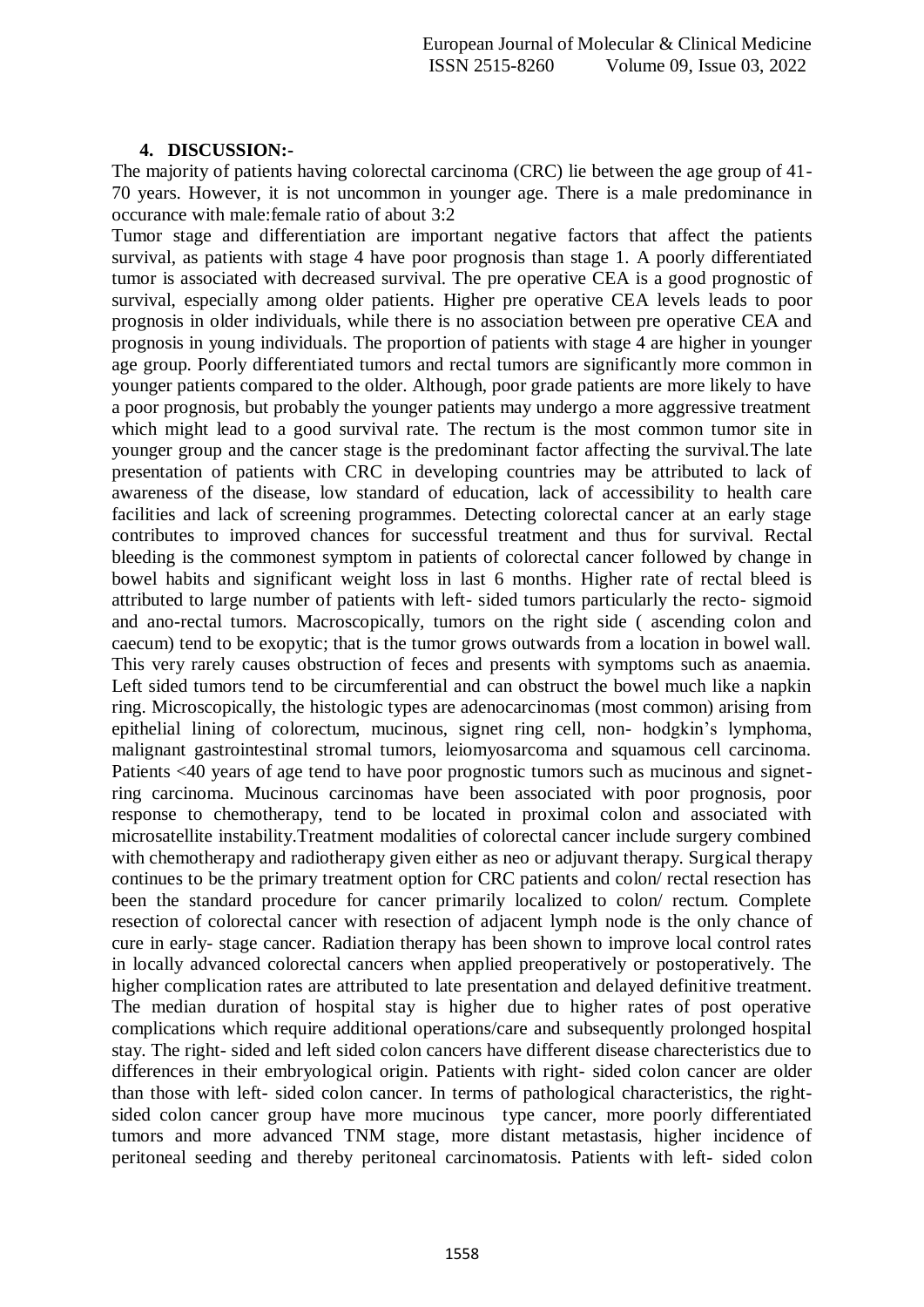cancer havehigher incidence of hepatic metastasis, pulmonary metastasis and better survival outcomes.

### **5. CONCLUSION:-**

- $\cdot \cdot$  The colorectal cancers usually occur in patients  $>50$  years of age (independent predictor of poor prognosis) but can occur in younger individuals as well.
- There is a male predominance in occurance with male:female ratio of about 3:2. The majority of patients lie between the age group of 41-70 years.
- Rectal bleed, change in bowel habits, chronic abdominal pain and generalized weakness are the common forms of presentation.
- \* Rectum is the most common site of presentation and majority of them present with proliferative growth on colonoscopy and CECT abdomen.
- $\triangle$  The most common reported site of obstruction is the sigmoid colon.
- Patients <40 years of age tend to have poor prognostic tumors such as mucinous and signet- ring carcinoma.
- Despite having a more advanced cancer( aggressive form), the younger patients do not have a poor prognosis compared to the older ones.
- Mucinous carcinomas have been associated with poor prognosis, poor response to chemotherapy, tend to be located in proximal colon and associated with microsatellite instability.
- The right- sided and left sided colon cancers have different disease charecteristics due to differences in their embryological origin.
- Theright- sided colon cancers have a higher risk for peritoneal metastasis and poor outcomes. In terms of molecular characteristics, The right- sided colon cancers have more gene mutations in BRAF, KRAS, SMAD4, TGF-B, PIK3CA and MSI- High. Overall survival is better in left- sided colon cancers. Meanwhile, in right- sided colon cancers, those with MSI have significantly better survival.
- $\triangle$  In terms of pathological characteristics, the right-sided colon cancers have more mucinous type cancer, more poorly differentiated tumors and more advanced TNM stage, more distant metastasis, higher incidence of peritoneal seeding and thereby peritoneal carcinomatosis.
- Patients with left- sided colon cancers have higher incidence of hepatic metastasis, pulmonary metastasis and better survival outcomes.
- Early detection strategies such as screening at a younger age may improve the survival of the younger patients.
- $\triangle$  On comparing the emergency with elective surgeries done for colorectal cancers, the emergency colo-rectal surgeries were associated with a poorer outcome, higher recurrence and mortality rates.

# **6. REFERENCES:-**

- [1] Ferlay J, ShinHR, Bray F, Forman D, Mathers C, Parkin DM. Estimates of worldwide burden of cancer in 2008; GLOBOCAN 2008. Int J Cancer. 2010; 127:2893-2917.
- [2] GLOBOCAN. Estimated Cancer Incidence , Mortality and Prevalence Worldwide in 2012;2012. [http://globocan.iarc.fr.](http://globocan.iarc.fr/)
- [3] Mohandas KM, DesaiDC. Epidemiology of digestive tract cancers in India. V. Large and small bowel. Indian J Gastroenterol. 1999;18:118-121.
- [4] Walton WW, Hagihara PG, Griffen WO. Colorectal adenocarcinoma in patients less than 40years old. Dis. Colon Rectum. 1975;19:529-534.
- [5] O'Connell JB, Maggard MALivingston EH, Yo CK. Colorectal cancer in the young. Am J Surg. 2004;187:343-348.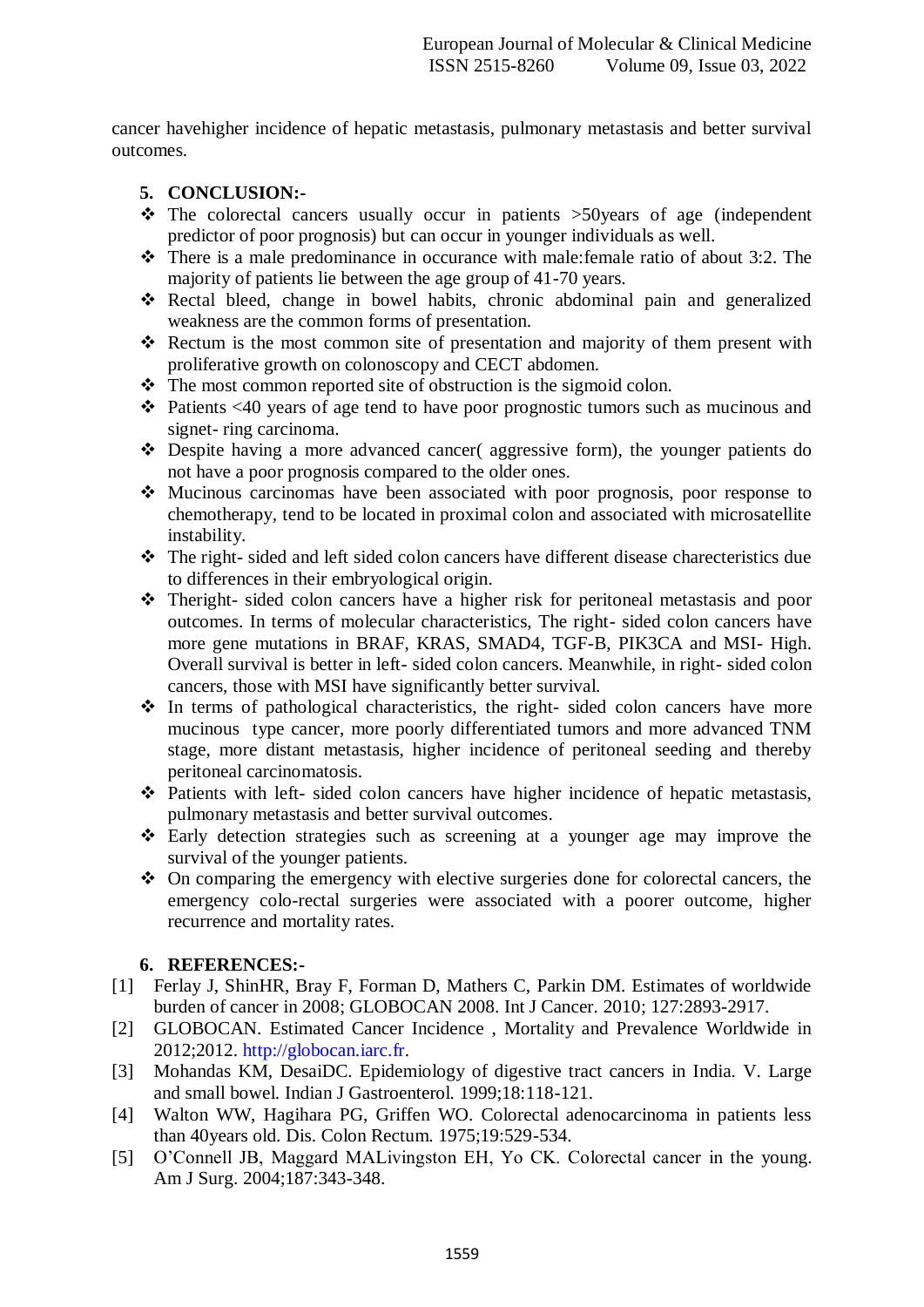- [6] Pal M. Proportionate increase in incidence of colorectal cancer at an age below 40years: An observation. J. Cancer Res Ther. 2006;2:97-99.
- [7] KalwarA, Nirban RK, KapoorA, Narayan S, Kumar N, Maharia S. Five year survival analysis of colon cancer: A retrospective study.J. Gastroenterol Hepatol Res. 2013;2(12):929-933.
- [8] Haskell CM. Cancer treatment. Philadelphia: W.B. Saunders Company; 2001: 704-705.
- [9] Haggar FA, Boushey RP. Colorectal cancer epidemiology: Incidence, mortality, survival and risk factors. Clin Colon Rectal Surg. 2009;22(4):191-197.
- [10] Rex DK, Eid E. Considerations regarding the present and future roles of colonoscopy in colorectal cancer prevention. Clin. Gastroenterol. Hepatol.2008;6(5):506-514.
- [11] Moertel CG. Multiple primary malignant neoplasms: Historical Perspectives. Cancer. 1977;40(Suppl 4):1786-1792 [ PubMed] [Google Scholar].
- [12] Gallagher EG, ZeiglerMG. Rectal carcinoma in patients in the second and third decades of life. Am J Surg.1972;124:655-659. O; Connell JB, Maggard MA, Liu JH et al. Are survival rates different for young and older patients with rectal cancer? Dis Colon Rectum. 2004;47: 2064-2069.
- [13] Scott NA, Jeacock J, Kingston RD: Risk factors in patients presenting as an emergency with colorectal cancer. Br J Surg. 1995,82(3):321-323.
- [14] Wong SK, Jalaludin BB, Morgan MJ, Berthelsen AS, Morgan A, Gatenby AH, Fulham SB: Tumor pathology and long term survival in emergency colorectal cancer. Dis Colon Rectum 2008, 51(2):223-230.
- [15] Carraro PG, Segala M, Cesana BM, Tiberio G: Obstructing colonic cancer: Failure and survival patterns over a ten- yearfollow- up after one- stage curative surgery. Dis Colon Rectum 2001, 44(2):243-250.
- [16] Lee YM, Law WL, Chu KW, Poon RT: Emergency surgery for obstructing colorectal cancers: A comparison between right- sided and left- sided lesions. J Am Coll Surg 2001, 192(6): 719-725.
- [17] Bass G, Fleming C, Conneely J, Martin Z, Mealy K: Emergency first presentation of colorectal cancer predicts significantly poorer outcomes: A review of 356 consecutive Irish patients. Dis Colon Rectum 2009, 52(4):678-684.
- [18] Sam Ghazi, Elisabeth Berg,Annika Lindblom, Ulrik Lindforss. Clinicopathological analysis of colorectal cancer: A comparison between emergency and elective surgical cases.World Jorn. Of Surg. Onco.2013,11:133;1-11.
- [19] Silla IO, Rueda D, Rodriguez Y, Garcia JL, dela Cruz VF, Perea J. Early onse colorectal cancer: A separate subset of colorectal cancer. World J Gastroenterol: WJG 2014;20(46):17288.
- [20] Zhao L, Bao F, Yan J, Liu H, Li T, Chen H et al. Poor prognosis of young patients with colorectal cancer: A retrospective study. Int. J Color Dis.2017;32(8):1147-56.
- [21] Campos FG. Colorectal cancer in young adults : A difficult challenge. World J Gastroenterol. 2017;23(28):5041.
- [22] Cunningham D, Atkin W, Lenz HJ, Lynch HT, Minsky B, Nordlinger B, Starling N: Colorectal cancer. Lancet 2010, 375:1030-1047.
- [23] Winawer SW, Fletcher RH, Mille L, Godlee F, Stolar MH, Mulrow CD et al. AGA guidelines: Colorectal cancer screening: Clinical guidelines and rationale, Gastroentrology. 1997;112(2):594-642. DOI:10.1053/gast.1997.v112.agast970594 PMID:9024315.
- [24] Bufill JA. Colorectal cancer: Evidence for distinct genetic categories based on proximal or distal tumor location. Ann Intern Med 1990;113(10):779-788.